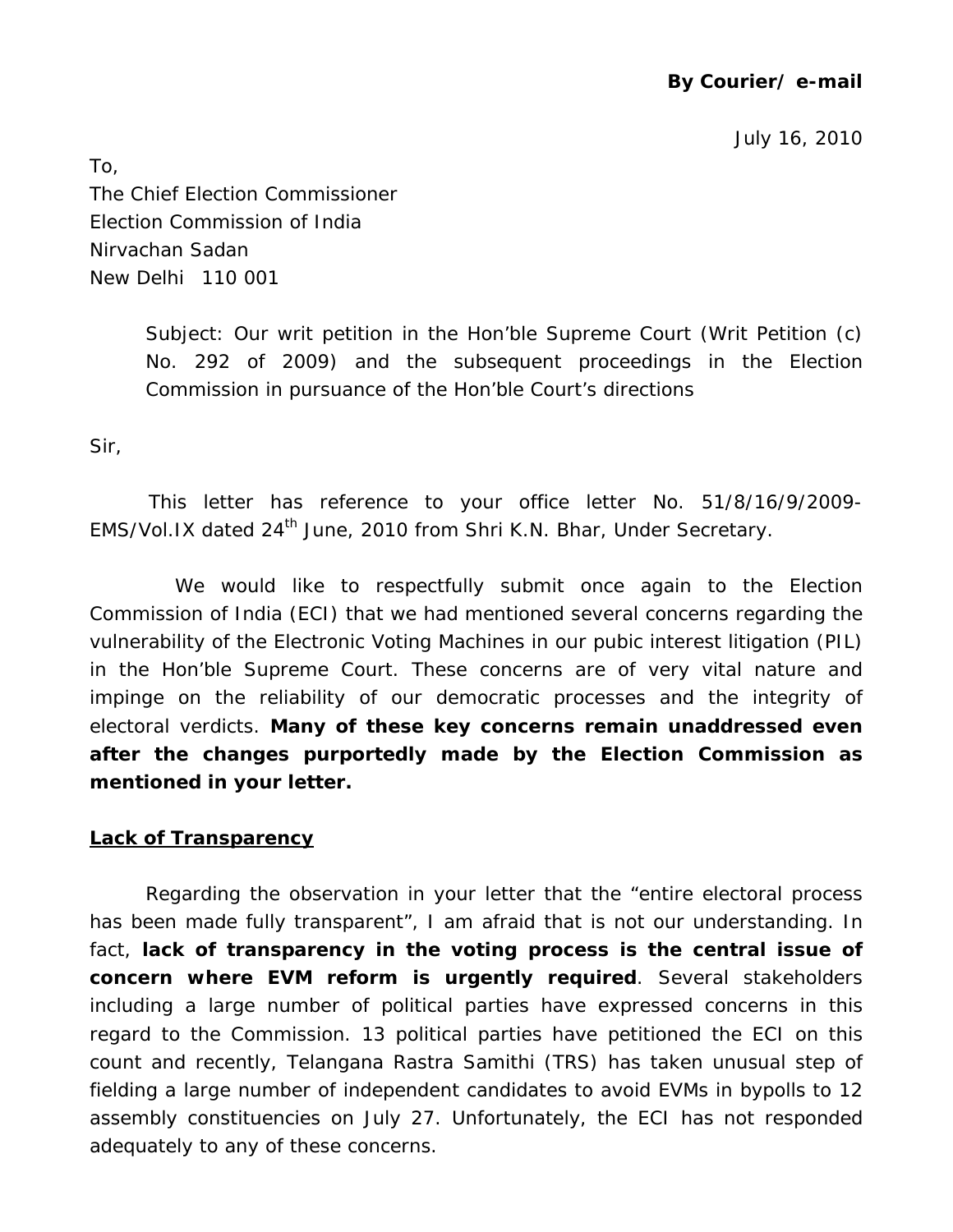Throughout the world, the issues of transparency and verifiability of elections are today concerns of all genuine democracies. India could not afford to ignore these concerns. Kindly recall that **the Constitutional Court of Germany held electronic voting unconstitutional for precisely the same reasons: lack of transparency (public nature) and lack of verifiability or traceability of elections**. Against this backdrop, Indian courts will find the ECI's position exceptionable.

**We look forward to an early opportunity to make specific suggestions to the Election Commission to make the electoral process using EVMs more transparent, verifiable and immune from electoral fraud.** 

# **Malfunctioning of EVMs**

 Regarding various incidents of malfunctioning and manipulation of EVMs mentioned in the book "Democracy at Risk! Can we trust our EVMs?" by Mr. G.V.L. Narasimha Rao, your letter offers only administrative explanations for the reported malfunctioning of the EVMs and field level complaints. **We would like the Commission to provide technical explanations for each of the cases of malfunctioning that have been found to be true by your own filed enquiries. Further, please let us know what remedies are proposed by the ECI to ensure such incidents do not recur**. It is simplistic and patently risky for the Commission to ignore these findings painstakingly compiled by the research team by offering administrative explanations from officials. The ECI is actually expected to undertake a comprehensive study of such cases reported from all over the country.

**Our technical experts have undertaken a detailed study of such cases of malfunctioning and are willing to share these findings with the ECI after learning about your own independent technical review or audit.** We believe that this would be a significant part of our deliberations with the Commission in the scheduled meeting.

## **Tamperability demonstration**

Although we have never offered to make any demonstration of the tamperability before the Hon'ble Supreme Court, in deference to the ECI's status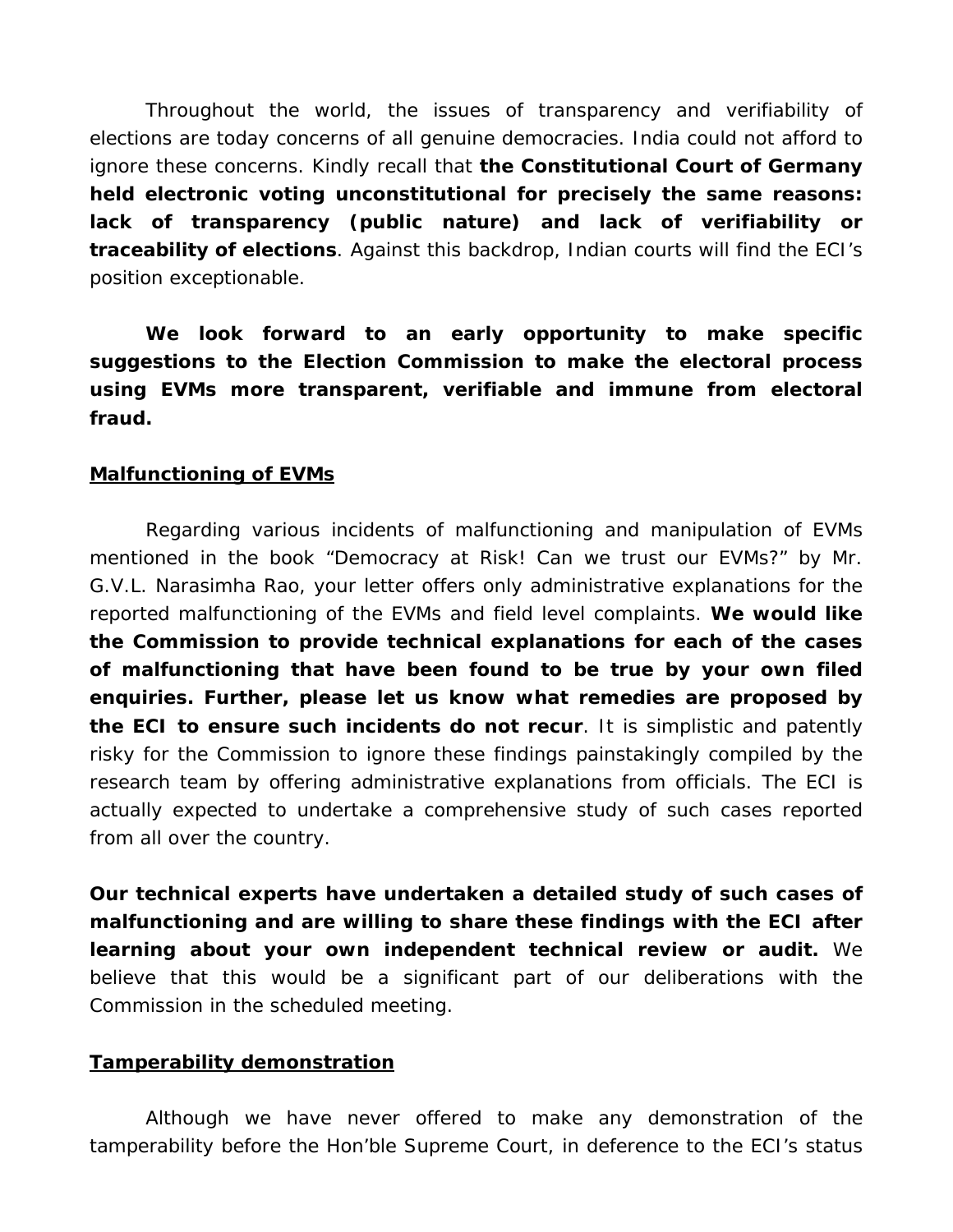as a constitutional body, we had agreed to make a demonstration at your request.

But the willful blocking of our efforts to demonstrate vulnerabilities (as would be evident from the records of September 3 meeting available with you) by the ECI representatives, repeated change of stance by the ECI over the modalities of demonstration (again evident from the letters of the ECI written to us, Shri Omesh Saigal, others and video documentation available of all the meetings held in the ECI); strong arm tactics of the EVM manufacturers with the full knowledge of the ECI to "scare away" the petitioners in the Supreme Court case with criminal and civil action by making insidious accusations is adequate proof that the ECI had never given us a genuine opportunity to demonstrate tamperability of EVMs.

The specific details in this regard are as follows:

- a) On August 17, the Chief Election Commissioner promised to make EVMs available at the Nirvachan Sadan premises for demonstration purposes. He has even admitted that the petitioners' technical experts can bring whatever hacking or reverse engineering tools to show tamperability. This is recorded in the minutes of the meeting submitted by us to the ECI and is also part of the video recording of the proceedings. This promise was not kept despite repeated requests. Similar assurances were given during meetings with others like Shri Omesh Saigal, Shri Kirit Somaiya etc. Unedited tapes of all meetings with the ECI would bear this out.
- b) Inspection of the EVMs was stalled abruptly on September 3. 2009 to prevent our technical personnel from initiating a tamperability demonstration. The same is also available as evidence with the ECI on unedited tapes.
- c) The Election Commission of India (ECI) had written to Shri Omesh Saigal on September 4, 2009 agreeing to provide EVMs to him for reverse engineering purposes by providing an affidavit that the same would not be misused/ used for commercial purposes. We has the Commission changed its stance now and refusing permission for reverse engineering?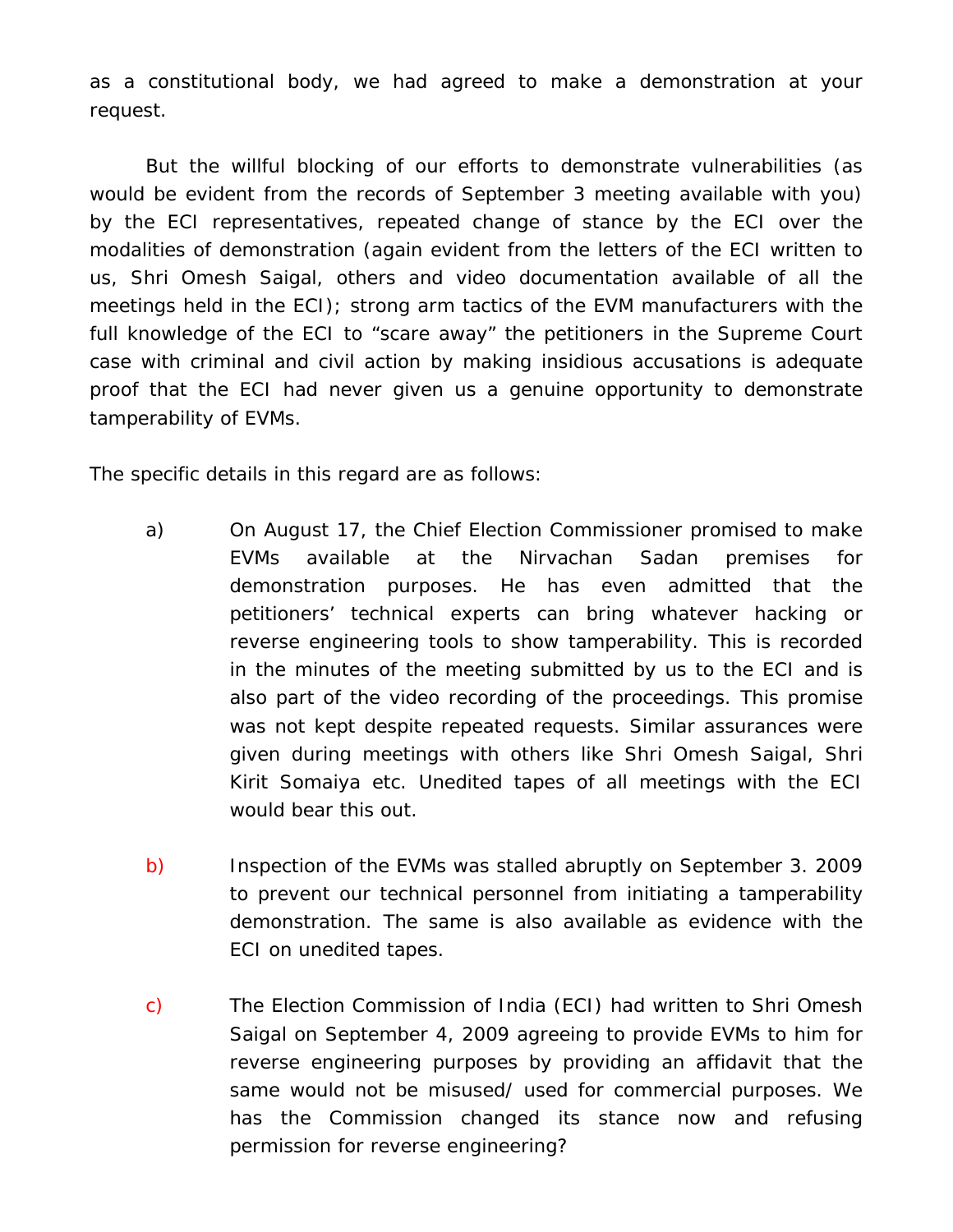### **"ECI-EVMs are Vulnerable to fraud"**

As the Election Commission of India is aware, a collaborative scientific study was undertaken by Indian researchers led by Hari Prasad and international researchers of repute like Alex Halderman (University of Michigan, U.S.) and Mr. Rop Gonggrijp a security researcher from Netherlands. The scholarly research study available in public domain (www.indiaEVM.org) shows how real EVMs used in Indian elections by the Election Commission of India (ECI) can be tampered with.

**The above study shows that all the claims of the ECI so far that the EVMs are tamper proof are incorrect. The study establishes beyond a shadow of doubt that by gaining momentary access to the EVM at any stage of its life cycle the results of the elections can be manipulated.** 

**The response of the ECI to the above study mentioned in the letter written to TRS brings out its curious interpretation. It says, "…**some components had been unauthorizedly replaced…This EVM is thus a fake EVM having ceased to be the official EVM of the Commission and manipulation of results on such a fake machine cannot be given any credence to question the credibility of the EVM voting system."

**Does every ECI-EVM cease to be "official EVM" if some part is unauthorisedly replaced by criminal hackers or insiders to make it work differently? What is the mechanism presently available that would detect "unauthorized" manipulation of EVMs? None of the safeguards in your letter can ensure detection of such manipulations? With myriad players including PSU manufacturers, foreign multinationals and private companies involved in various sensitive operations, what are the safeguards if any of them involved in the supply chain is compromised?** 

As the EVMs store data only electronically, if the electronic vote is manipulated by hardware and software manipulations by either "insiders" or outsiders, there is no way to establish election fraud. The Election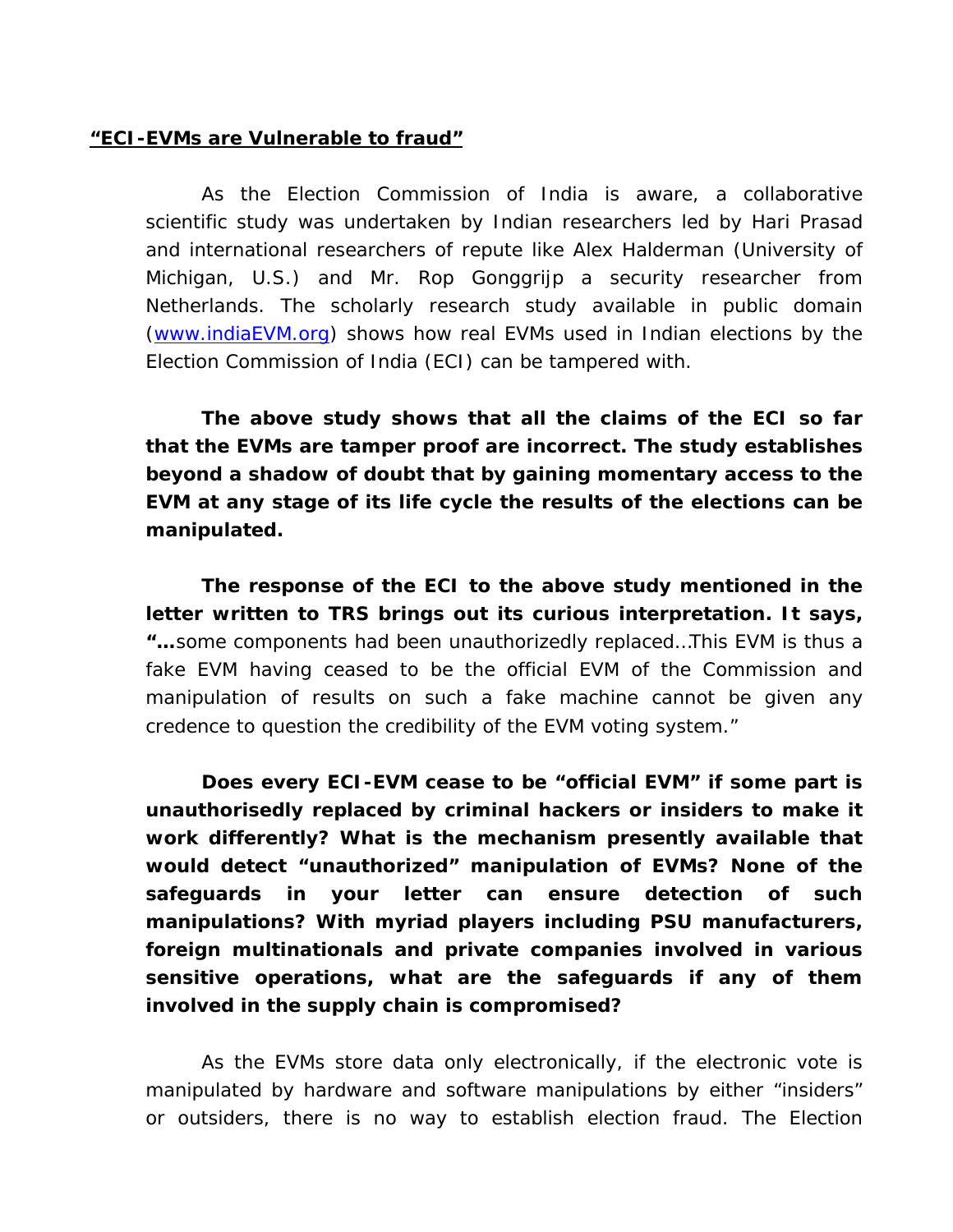Commission should not ignore any such possibilities and must introduce safeguards to prevent such fraud.

#### **Agenda for the proposed meeting**

We are prepared to demonstrate the tamperability of the EVMs without setting any preconditions and following internationally accepted practices for making such a demonstration. If need be, we are prepared to give an affidavit to the ECI as demanded of Shri Omesh Saigal.

The restrictions set forth in your letter of tampering the EVMs without opening them may be possible only by performing "magic" and we claim no expertise in this field. The restrictions of not opening the EVM, not manipulating the hardware and software are unscientific and illogical to demonstrate the tamperability of any electronic system. When you began the process of "enquiry" last July, you said that we may do whatever we wanted to show the tamperability (refer minutes of our meeting on August 17 with the ECI). If you take a look at the video recordings of all the meetings and your letters, the shifting stance of the ECI would become apparent to you.

We sincerely urge the ECI to please approach the issue positively and with an open mind. We would like to request the ECI to carefully examine all the facts, field evidences, scientific findings brought out by us and other experts with regard to vulnerabilities of EVMs.

**We are looking forward to meet the Election Commission to discuss all the above issues at an early date, not limiting the scope of our interactions to demonstrating the tamperability of EVMs. We would like to make a demonstration also but without any pre conditions and as per the terms agreed by the Commission representatives on August 17, 2009.** 

**We would like the Commission to convey in writing whether we are being invited only for discussions on the vulnerabilities of EVMs and the need for additional safeguards or whether demonstration is also allowed without any pre-conditions. As we have to make our own travel arrangements, bring the necessary**